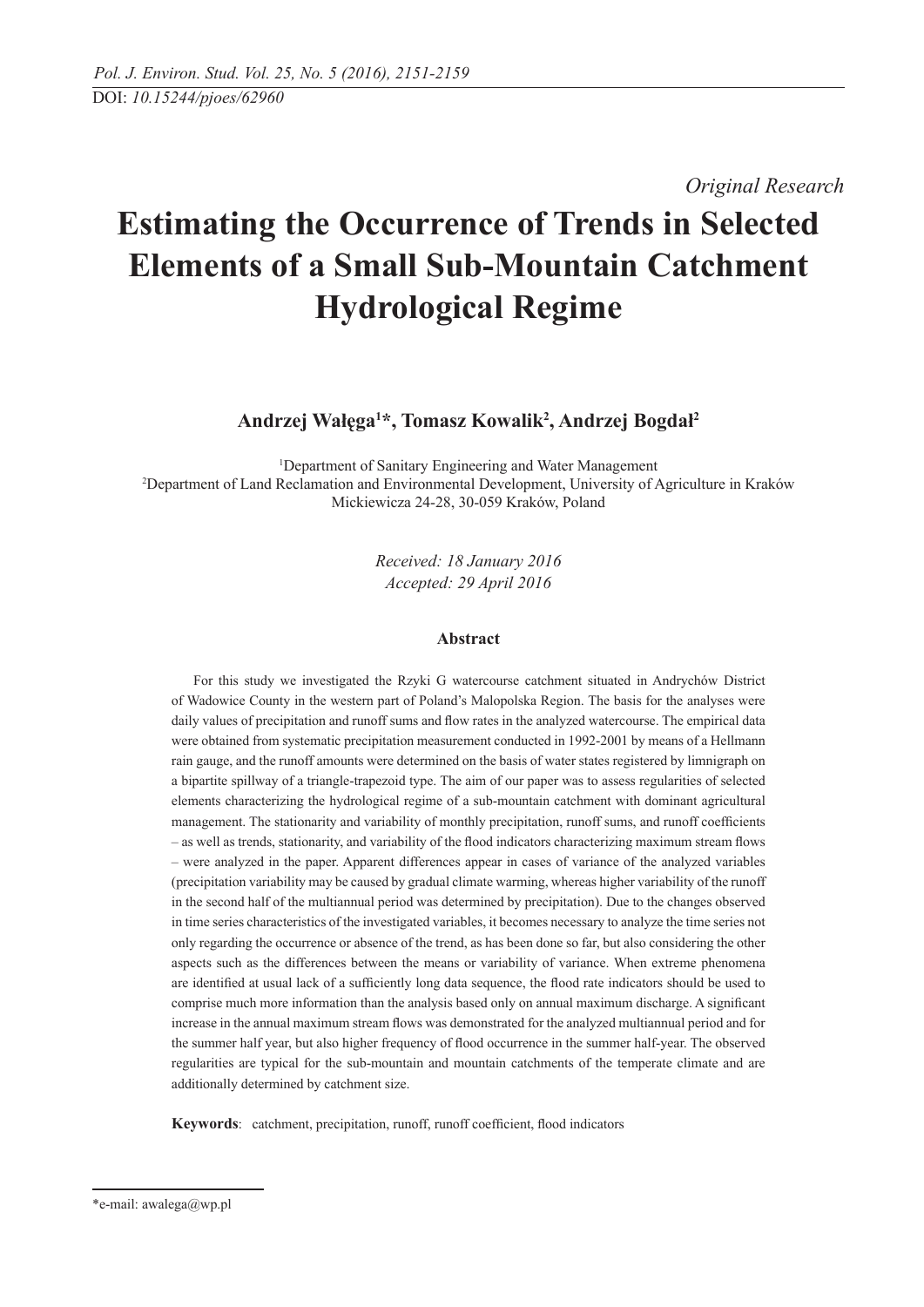## **Introduction**

Climatic and hydrological phenomena cause cyclic variability and renewability of water resources [1-3]. Urbanization increases the occurrence of the impermeable layer in the basin area, particularly in urban drainage systems. The situation might be additionally worsened by surface runoff from suburban areas [4].

One of the most significant potential consequences of climate change may be alterations in the regional hydrological cycle and stream flow regimes. Most importantly, changes in the frequency of occurrence and intensity of floods and droughts, which could occur as a result of climate change, have drawn more and more attention from public, government, and academic circles [5-7].

The hydrological cycle regulates the conversion of rainfall into the runoff from the catchment and is responsible for particular elements of water balance and their proportionality in relation to one another. The issue of repeatability of both hydrological and meteorological phenomena, and their regularity in particular (i.e., cyclicality or periodicity) has long been a subject of research [8-10].

Flood estimation and flood design are traditionally based on the assumption that the flood regime is stationary. In particular, flood frequency analysis requires the flood data to be homogeneous, independent, and stationary [11]. Regardless of the existence of temporal periodicity patterns of hydro-meteorological processes, the problem of spatial similarities in the periodicity (not necessarily a very distinct one) is also very interesting. A number of investigations were conducted in recent years to analyze the trends and cycles of stream flows. Tao et al. [12] researched the trends in daily river flows in the Tarim River basin and analyzed the effect of climatic change on the hydrological regime. The study by Villarini et al. [13] did not show any statistically significant changes in the seasonality of the occurrence of maximum annual flows in Central Europe in the past 75 years. The noticed changes in the stationarity of a series of maximum annual flows were mainly caused by anthropogenic factors, although the authors did not exclude the impact of climate change. Mudelsee et al. [14], while examining the long series of daily flows in the rivers Elbe and Oder, showed the reduction in the incidence of maximum flows in the winter half-year and the lack of trend in the summer half-year. On the other hand, Bristan et al. [15], showed increasing trends in flows in 48 rivers in Switzerland. The studies by Kundzewicz et al. [16] demonstrated that there are significant growing trends of maximum annual flows in 11 among the 70 rivers tested in Europe. Banasik and Hejduk [17], based on 48 annual strings of rainfall and runoff in the agricultural catchment of the Zagożdżonka, showed a lack of trend in rainfall and a decreasing trend in runoff (about 1.2 mm per year) using the Mann-Kendall test.

Traditionally, simple or multiple linear regression, including autoregression (AR) and autoregressive moving average (ARMA), are used to analyze the time series of hydro-meteorological data [18]. Further developed models include possible periodic components, temporal and/or spatial disaggregation. The periodic autoregressive moving average (PARMA) model and periodic autoregressive (PAR) model are widely used to model hydrologic time series [19] by constructing a separate model for each season. In practice, the trends of time series of hydro-meteorological data are identified by means of non-parametric tests: Mann-Kendall test, Mann-Kendall-Sneyers test, Daniels trend Test, and Spearman correlation coefficient [5, 20-24]. Trend analyses requires long records to distinguish climate change, preferably in excess of about 50 years [25]. Sometimes metadata are not available for records. Notwithstanding such limitations, stream flows represent the integrated response to all the hydrometeorological processes occurring throughout a catchment [26]. Therefore, a number of indicators helpful for data trend analysis are used in practice. A commonly used index is the annual maximum daily mean stream flow, which is the largest daily mean flow that occurs annually [1]. However, in several years the annual maximum daily flow may be of such modest magnitude that it cannot really be called a flood. Therefore, another option to choose is a flood index series including all independent events that exceed a threshold so that the series contains a certain number of events per year on average. In the latter approach such a data set – called the peak-over-threshold (POT) series – may contain more than one entry from one year and none from another year [26]. POT consists of a series of independent daily mean stream flows that exceed a certain threshold (this threshold is the same throughout the time series). The POTs have to be proper peaks, i.e., the stream flow both before and after the peak has to be lower than at the peak itself. Two POT indices describing flood magnitude were used: the POT1 magnitude (POT1 mag.) and the POT3 magnitude (POT3 mag.). The magnitude of the threshold was set so that on average one and three POT events, respectively, were selected per year [16, 27].

Previous research conducted on the regularities of hydrometeorological phenomena time series focused on large catchments. No research has been carried out on changes in the hydrological regime during the multiannual periods in catchments with areas of several km2 . Due to the character of these catchments (including fast response to precipitation), they may pose a hazard to the local communities inhabiting these watercourse valleys. Therefore, it is crucial to learn the regularities in the hydrological regimes in these catchments. The above statement indicates the aim of the paper, i.e., the estimation of regularities in selected elements characterizing the hydrological regime of a catchment with prevalent agricultural management. We analyze two issues of the catchment hydrological regime in this paper: i) stationarity and variability of monthly precipitation and runoff sums and runoff coefficients, and ii) trends, stationarity, and variability of the indicators characterizing maximum stream flows.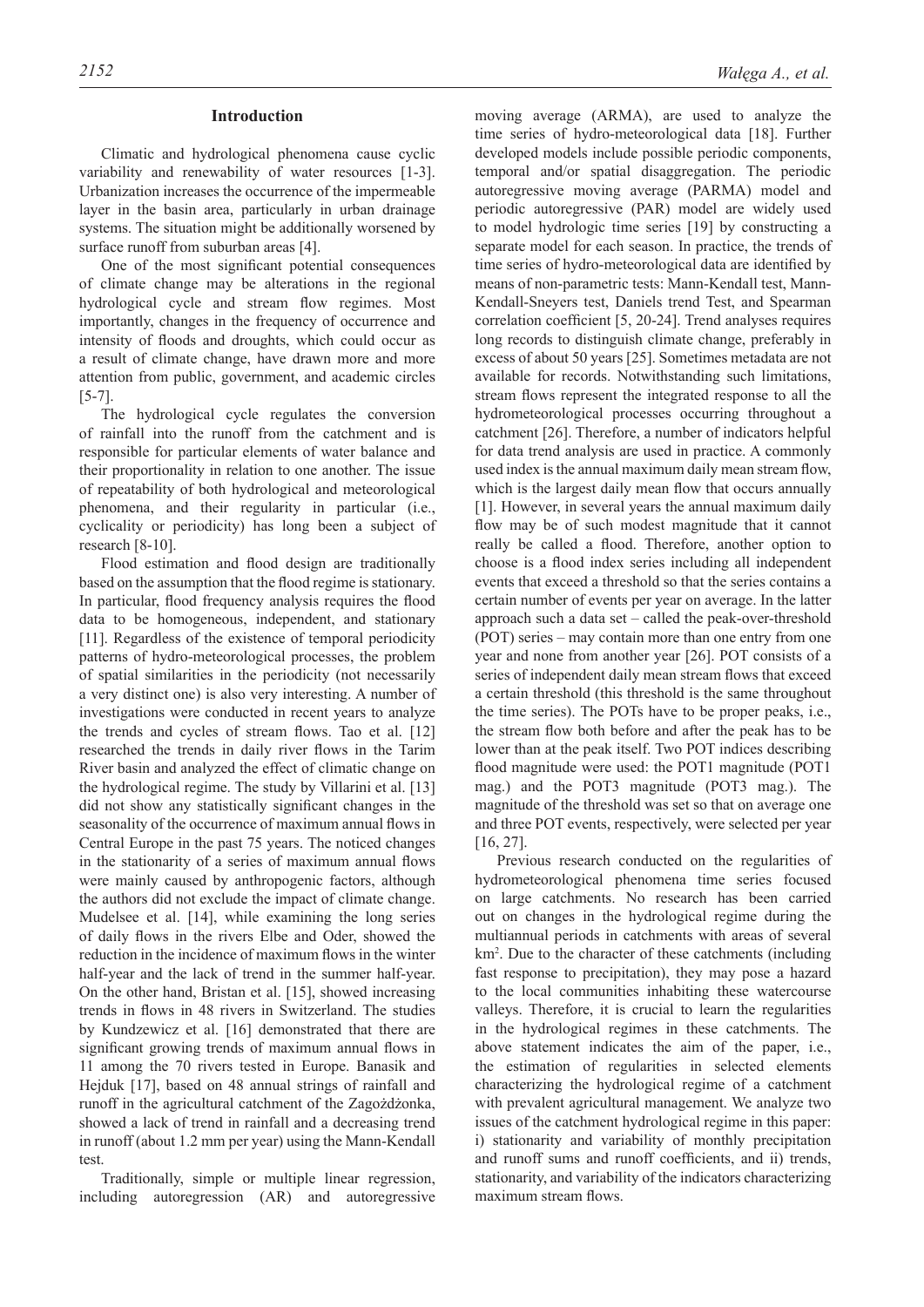#### **Investigated Area**

The investigations were conducted in the Rzyki G watercourse in Rzyki village (Andrychów District in Wadowicki County in the western part of Malopolskie Province; Fig. 1). Considering its geographical location, the region where the discussed catchment is situated belongs to the Beskid Mały Mts. The Rzyki G watercourse catchment is part of the Wieprzówka River catchment, the right bank tributary to the Skawa River.

The catchment, with an area of 47.50 ha and average width of 0.525 km, has a slightly elongated compact shape. There is only one watercourse, 0.575 km flowing in a clearly formed valley closer to its eastern border, therefore the river network density is  $1.21 \text{ km} \cdot \text{km}^2$ . The catchment area is situated at the altitude of 393-475 m a.s.l, but the hypsometric interval from 40 to 440 m a.s.l prevails definitely, constituting 72.2% of its area. Mean weighted average altitude is 425 m a.s.l., whereas the average land slope is 12.2%. Terrain with land slope between 5 and 18% prevails in the catchment, altogether covering almost 68% of its area, whereas terrain with a land slope above 27% occupies 8.5% of total area. Location height and land slopes evidence the sub-mountain character of the catchment, where the northeastern and southwestern slope aspects are dominant [28].

The analyzed catchment is covered by relatively shallow and skeletal dystrophic brown soils developed as a result of Carpathian flysh weathering. Regarding the soil types, silt clays, clay silts, light and heavy loams dominate. These are soils characterized by considerable compactness and high capillary capacity, but low drainability and permeability. The main land use in the Rzyki G catchment is agriculture (Fig. 1), and ploughlands prevail visibly (constituting 68.7%) followed by grasslands (16.2% which occur along the watercourse valley), and forests and forested areas (8.4% – mainly slopes with 20% inclination situated in the eastern part of the catchment).



Fig. 1. Location and land use of the Rzyki G watercourse catchment.

The basis for the analyses connected with an estimation of the hydrological regime in the analyzed catchment were daily precipitation, runoff, and flow rate values for the 1992- 2001 multiannual period. The results were obtained from the precipitation measurements conducted systematically by means of a Hellmann rain gauge and runoff determined on the basis of the river stages registered by a limnigraph on a bipartite spillway of the triangle-trapezoid type. The daily values of runoff layers in millimetres were computed from the rating curves, taking into consideration the area of the Rzyki G catchment. We calculated monthly precipitation and runoff sums based on the input data as well as the values of the runoff coefficient. Subsequently, the analyses were conducted on statistical homogeneity of data, variance alterations, and occurrence of periodicity.

## Statistical Homogeneity of Data

The Kruskal-Wallis non-parametric test was used to test the homogeneity of monthly precipitation and runoff sums and the runoff coefficient. The core of the test is ranking the ordered elements of all samples and calculating the sum of ranks for each sample. If we test a hypothesis that all samples that originate from one general population (homogenous) is true, then the sums of ranks for individual samples should not differ considerably. The statistics used in this test to create the critical area has Pearson limit range  $\chi^2$  with k-1 degrees of freedom, where k is the number of compared samples [29]. Therefore, the Kruskal-Wallis test of the sum of ranks served for the verification of H<sub>0</sub> hypothesis that k samples of size  $n_i$  (i = 1, 2, … k) and free distributions with continuous distribution functions  $F_1(x)$ ,  $F_2(x)$ , ..., and  $F_k(x)$  originate from one general population. In the discussed case, the sequence of the monthly sums of analyzed variables was divided into two samples  $k = 2$  with the size of 60 elements each. H<sub>0</sub> hypothesis is verified on the significance level  $\alpha$  $= 0.05.$ 

## Variability of Variance

The hypothesis about the equality of variances of two populations was analyzed by means of F statistics, described by the following formula:

$$
F = \frac{\overline{S_1^2}}{\overline{S_2^2}}
$$
 (1)

...with  $n_1$  being 1 and  $n_2$  being 1 degrees of freedom, and

where  $S_i^2$  denotes unbiased estimators of variance of appropriate populations at the assumption of the normality of distribution [30]. The calculations assumed the division of the data sequence into two populations numbering 60 elements.  $H_0$  hypothesis about the equality of variances was verified on the significance level  $\alpha = 0.05$ .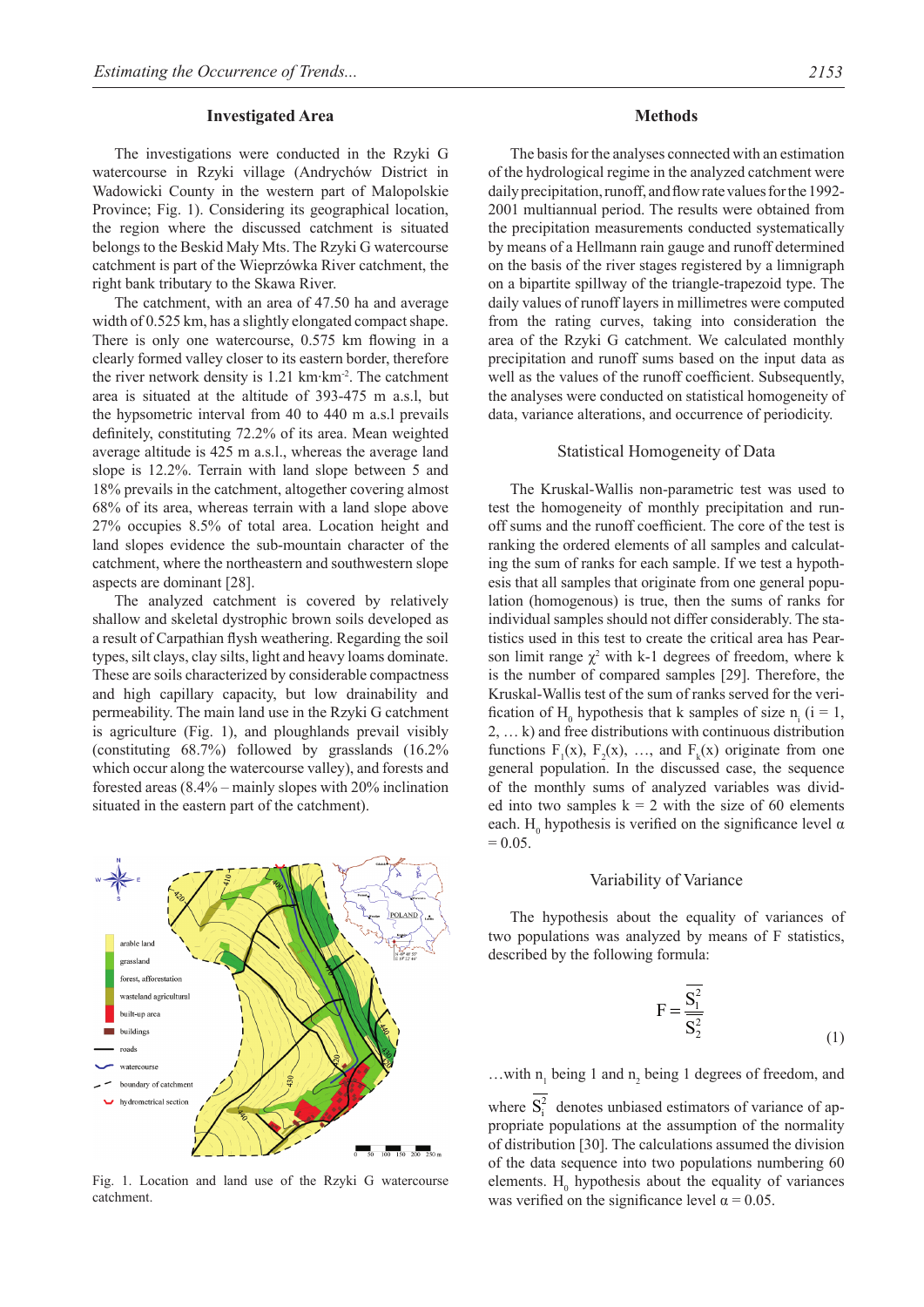#### Periodicity of the Time Series

The aim of this analysis is to decompose the complex time series containing cyclic components into several basic sinusoidal functions (sine and cosine) with specific wavelengths. The analysis may reveal a few periodic cycles of different wavelengths, which at first appeared in the tested time series to be more or less random walking. A general model of the spectral function may be described by the multiple regression function [31]:

$$
X_{t} = a_{0} + \sum [a_{k} \cdot \cos(\lambda_{k} \cdot t) + b_{k} \cdot \sin(\lambda_{k} \cdot t)]
$$
  
for k \in (1, q) (2)

...where  $X_t$  is random variable in time t,  $a_0$  is constant term,  $a_k$  and  $b_k$  are regression coefficients,  $\lambda_k$  is frequency, t is time, and q is number of variables in the model related to the number of data within the set.

The results of spectral analysis are presented as a periodograph that was smoothed by the transformation of the weighted moving average using Hamming's method to remove random fluctuations. The periodograph shows how the variance of the time series is decomposed into individual frequencies. Spectral analysis was performed using STATISTICA 12.0 software.

#### Trends in Flood Magnitude

Seven flood indicators were included in this study (Table 1). These comprise annual maximum stream flow series (AMAX) as well as POT. Annual daily mean discharge is the largest daily mean stream flow that occurs in each hydrological year. In addition to the annual flood time series, seasonal time series were derived, distinguishing between winter (1 November-30 April) and summer (1 May-31 October). POT series of daily mean flow with on average three (POT3) events occurring per year were used to analyze flood trends.

Due to a short data sequence, analysis of the flood trend indicators used Spearman rank correlation coefficient test.

Table 1. Flood indicators used in studies [modified after 25].

The essence of the test is ranking the sample elements in a chronological sequence and ranking the same elements of the sample in a growing sequence. The value of rank differences between the same elements of the chronological and growing sample sequence evidences the occurrence or absence of a trend in the sample. If the verified hypothesis that the sample does not have the trend is true, then the value of rank differences should differ considerably from 0 value. The statistics used in this test have t-Student distribution with n being 2 degrees of freedom. Spearman rank correlation coefficient  $R_s$  is expressed by the following formula [30]:

$$
R_s = 1 - \frac{6}{n (n^2 - 1)} \sum_{i=1}^{n} d_i^2
$$
 (3)

…where:

$$
d_i = range (X_i - i; X_i, i = 1, 2, ..., n) \tag{4}
$$

The significance of correlation coefficient  $R_s$  has been verified at significance level  $\alpha$  = 0.05.

#### **Results and Discussion**

## Monthly Precipitation and Runoff Sums and Runoff Coefficients

Annual mean precipitation sum over 1992-2001 was 900 mm and the summary runoff layer was 408 mm, which in result gave an average runoff coefficient of 45%. The result is compatible with values of runoff coefficients of 41-54% obtained from the hydrological research conducted in Poland's Spisz Region [9] and in three submountain catchments situated on Wadowickie Plateau [32] in the vicinity of the Rzyki G catchment. The highest precipitation (1,194 mm) occurred in 2001 and the lowest (661 mm) in 1992. Considering the runoff layer, as in case of precipitation, its highest value (555 mm) was noted in 2001. On the other hand, the lowest summary runoff of

| Flood indicator                                                          | Abbreviation | Description                                                                           |  |  |
|--------------------------------------------------------------------------|--------------|---------------------------------------------------------------------------------------|--|--|
| Annual maximum daily mean discharge<br>$\lceil dm^3 \cdot s^{-1} \rceil$ | AMAX         | Maximum discharge for each hydrological year (1 Nov-31 Oct)                           |  |  |
| Annual winter maximum daily mean<br>discharge $[dm3·s-1]$                | <b>WMAX</b>  | Maximum discharge for each hydrological winter (1 Nov-30)<br>April)                   |  |  |
| Annual summer maximum daily mean dis-<br>charge $[dm^3 \cdot s^{-1}]$    | <b>SMAX</b>  | Maximum discharge for each hydrological summer<br>$(1$ May-31 Oct)                    |  |  |
| POT magnitude $[dm3·s-1]$                                                | <b>POTM</b>  | Discharge peak over threshold (on average X events per year)                          |  |  |
| POT frequency                                                            | POT3F        | Annual number of discharge peaks over threshold (on average<br>three events per year) |  |  |
| Summer POT frequency                                                     | SPOT3F       | Annual number of summer discharge peaks over threshold                                |  |  |
| Winter POT frequency                                                     | WPOT3F       | Annual number of winter discharge peaks over threshold                                |  |  |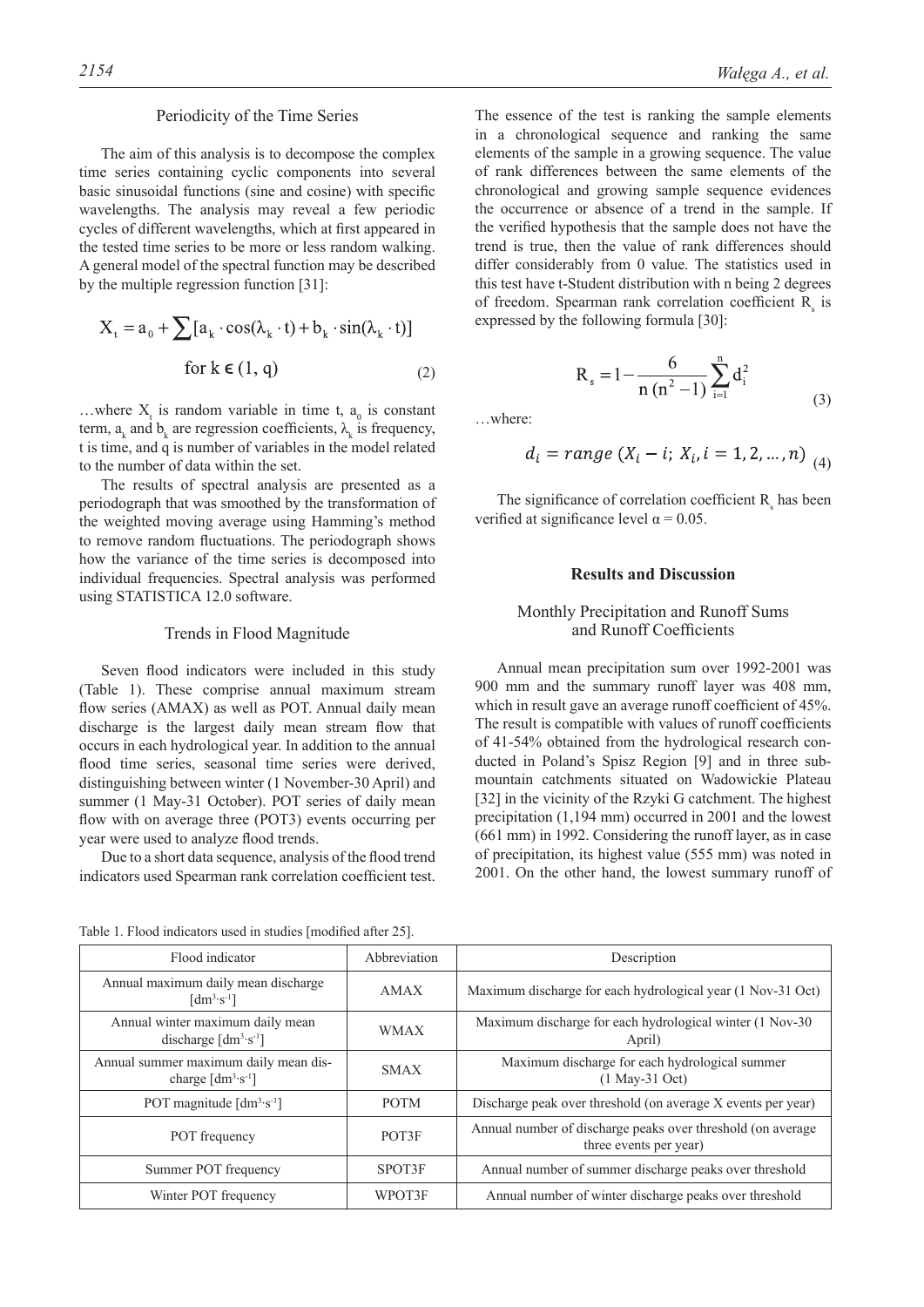

Fig. 2. Average monthly precipitation and runoff sums and runoff coefficient values in 1992-2001.

268 mm occurred in 1993. Analysis of the runoff coefficient values revealed that its highest value (57.9%) evidenced the catchment's lowest retention capacity in 1992, whereas 1998 was characterized by the highest retention capacity because the lowest value of the runoff coefficient (32.8%) was registered in that year. Fig. 2 shows monthly mean precipitation, runoff, and runoff coefficient values over the investigated multiannual period.

Precipitation value averages for the multiannual period were higher for the summer half-year than in winter. However, this did not translate proportionately into the runoff amount, whose higher values were usually registered in winter months. Also, the values of runoff coefficient were much higher in the winter half-year. Only in February did mean value of this coefficient exceed 100% (Fig. 2), which was connected with the snowmelt from previous months.

Computations conducted using the Kruskal-Wallis test demonstrated that there were no marked differences in the medians of the analyzed variable in 1992-96 and 1997- 2001 (Table 2). This testifies that all values of the analyzed variables originate from the same general population. The absence of changes in the precipitation course regarding the medians affects a similar lack of significant differences in the medians of the precipitation and runoff coefficient. So no additional factor appeared, which might have influenced the course of precipitation and runoff medians in the analyzed catchment over the investigated multiannual period. Therefore, it may be said that the catchment is characterized by a natural hydrological regime. Quite

Tabela 2. Values of  $\chi^2$  and F statistics for monthly precipitation, runoff sums, and runoff coefficients.

| Variable           | Values of test statistics and probability<br>of the test $(p)$ |       |       |          |  |  |
|--------------------|----------------------------------------------------------------|-------|-------|----------|--|--|
|                    | $\chi^2$                                                       | D     | F     |          |  |  |
| Precipitation      | 0.833                                                          | 0.361 | 2.715 | $0.000*$ |  |  |
| Runoff             | 2.700                                                          | 0.103 | 2.530 | 0.000    |  |  |
| Runoff coefficient | 0.000                                                          | 1.000 | 2.330 | 0.001    |  |  |

\***bold font** indicates statistically significant values for  $\alpha = 0.05$ 

a different situation occurs regarding the analysis of variability of precipitation variance, runoff, and runoff coefficients during 1992-97 and 1997-2001. In this case the  $H_0$  hypothesis about a lack of significant differences between the variances (Table 2) had to be rejected at the significance level  $\alpha = 0.05$ . This may be the reason



Fig. 3. Periodograph: a) monthly precipitation sums, b) monthly sum of runoff, and c) mean monthly values frunoff coefficient.

a) and a set of the set of the set of the set of the set of the set of the set of the set of the set of the se

contract the contract of the contract of the contract of the contract of the contract of the contract of the contract of the contract of the contract of the contract of the contract of the contract of the contract of the c

 $\overline{1}$ 

 $\overline{1}$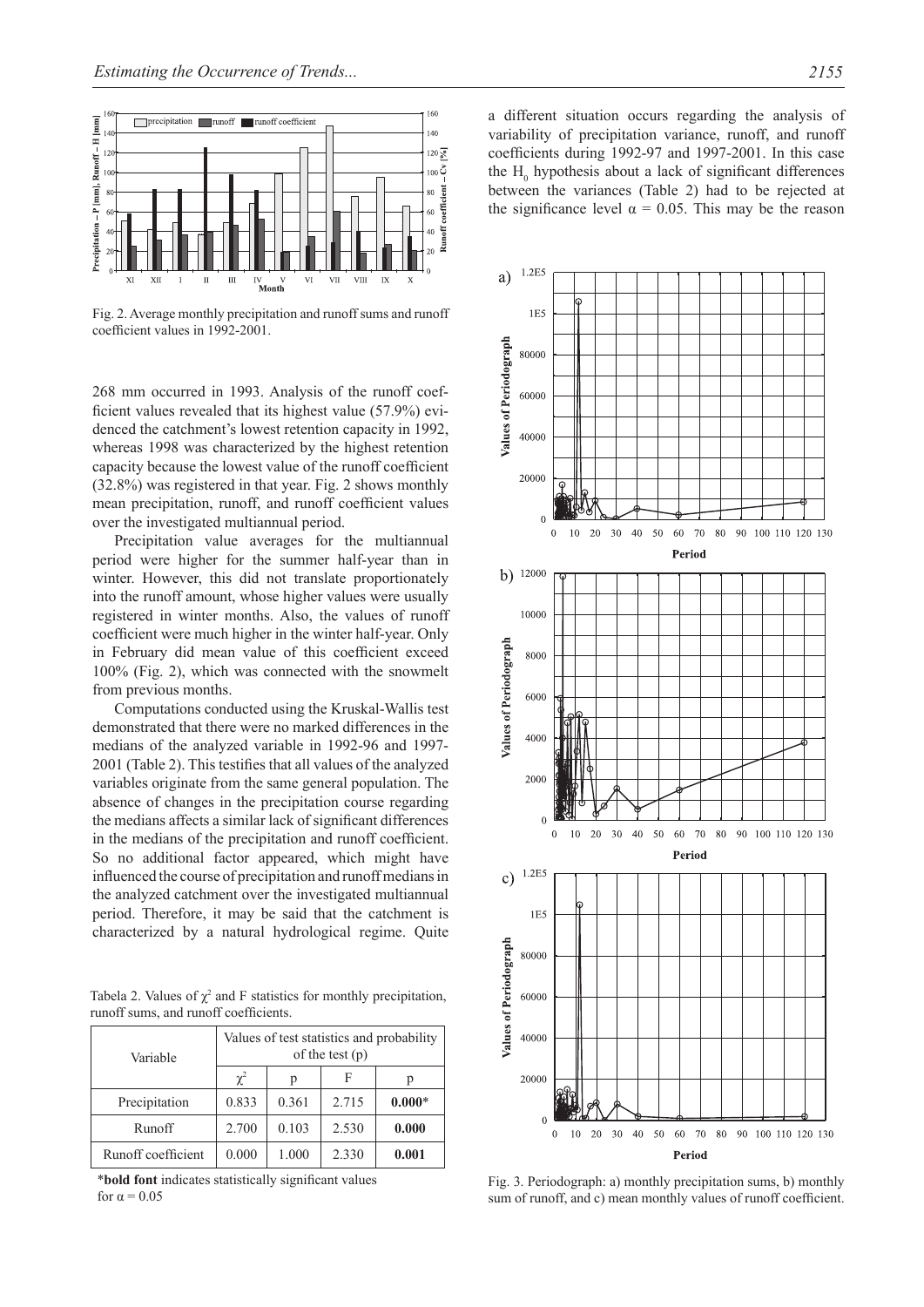| Flood indicator               | <b>AMAX</b> | <b>WMAX</b> | <b>SMAX</b> | <b>POTM</b> | POT3F | WPOT3F   | SPOT3F |
|-------------------------------|-------------|-------------|-------------|-------------|-------|----------|--------|
| Rs                            | $0.636*$    | 0.115       | 0.758       | 0.345       | 0.582 | $-0.287$ | 0.745  |
| Probability of the test $(p)$ | 0.048       | 0.751       | 0.011       | 0.328       | 0.078 | 0.422    | 0.013  |

Table 3. Values of Spearman rank (Rs) correlation coefficients and their significance for the individual flood indicators.

\***bold font** indicates statistically significant values for  $\alpha = 0.05$ 

why during the second period (1997-2001) precipitation, runoff, and the runoff coefficient values revealed an apparently greater variability as compared with the previous period of 1992-96. Most probably, precipitation was a determining factor in increased runoff variability. A phenomenon of more frequent extreme rainfalls connected with the occurrence of long sequences of rainfall periods has been often observed recently [33]. The increase in variability of both precipitation and runoff may lead to far more frequent flood events and low-flow periods, which may result in a greater number of extremely high flood flows and very low flows during drought periods. An additional factor that may increase the runoff amount is a change in catchment management, mainly through



Fig. 4. Variability of flood coefficient values in 1992-2001.

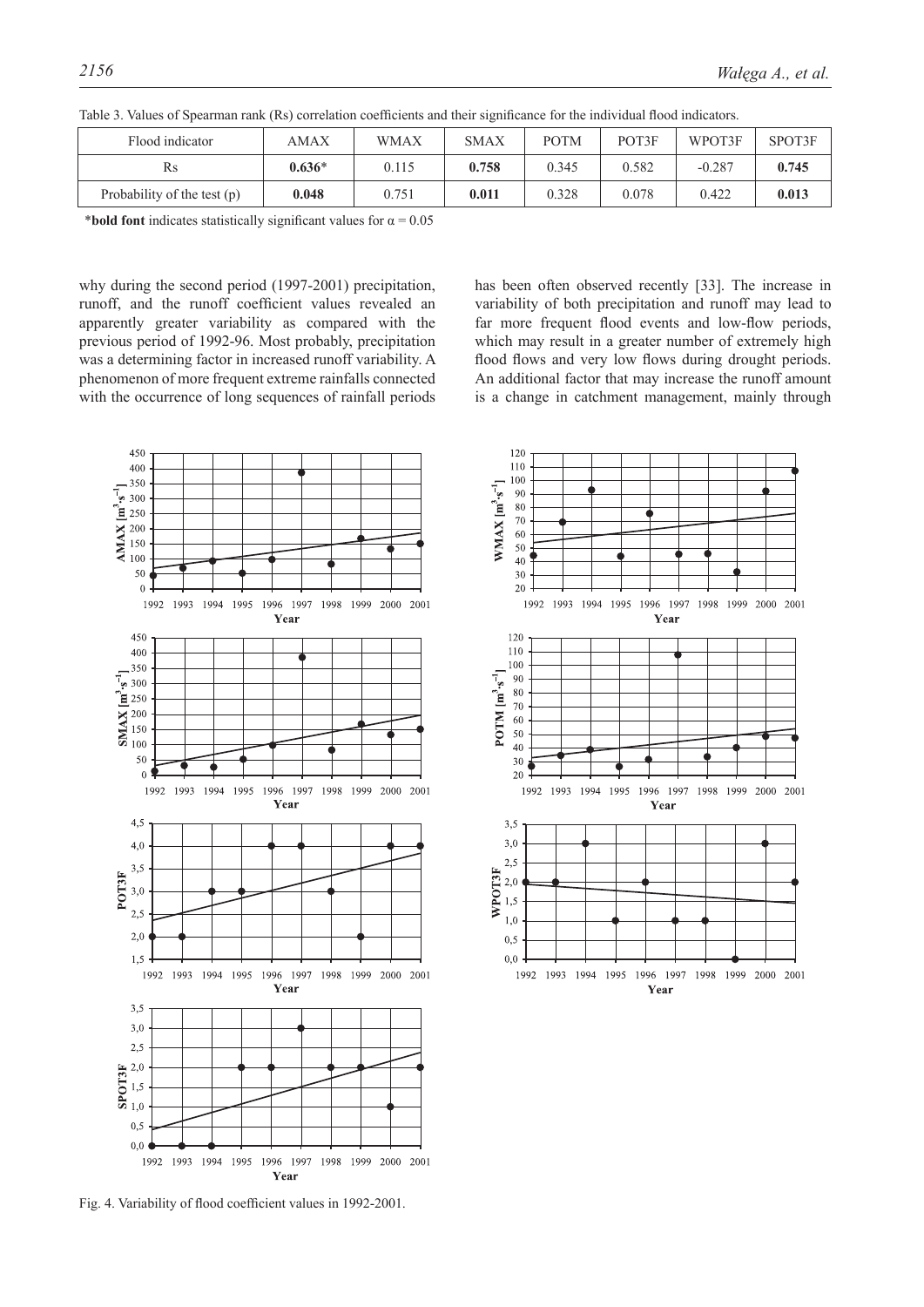a greater degree of sealing and a change of catchment character. According to Dong et al. [34], in catchments with gentle land slopes precipitation sums influence the runoff amount more than the change in catchment management. On the other hand, Jokiel and Tomalski [35] claim that the runoff system becomes more complicated and more dependent on individual characteristics of the catchment and anthropopressure regarding the processes affecting runoff formation.

An important issue in the identification of the regularities connected with the river hydrological regime is the analysis of the hydrometeorological element periodicity. Fig. 3 presents the results of Fourier spectrum analysis in the form of monthly periodic graphs of precipitation and runoff sums and runoff coefficients in the analyzed catchment. In the case of atmospheric precipitation, their periodicity of 12 months is visible (Fig. 3a). The runoff regime is slightly more complicated (Fig. 3b). In this case an apparent four-month runoff cycle occurs, but additional 2-, 3-, 6-, and 8-month cycles are clearly visible. A much less predictable runoff regime in relation to rainfall may be caused by soil conditions, catchment management, and size, which influence the speed of catchment response to rainfall. Surface runoff dominates the runoff from the investigated catchment, which is additionally determined by the precipitation amount. The factors mentioned above affect the observed runoff cycles. The periodograph of the runoff coefficient is much more regular (Fig. 3c) and its course is very similar to the precipitation periodograph. The observed cycling of the runoff coefficient is 12 months, which may unanimously indicate that precipitation is the determining factor influencing runoff from a microcatchment.

#### Flood Indicators

In view of recent flooding, detection of trends in time series of flood data is of scientific interest and practical importance. This is essential for planning future flood protection systems, where system design is traditionally based on the assumption of stationarity in hydrological processes such as river stage or discharge [16]. Furthermore, the work attempts to analyze the trends in hydrological characteristics connected with extreme stream flow phenomena. Table 3 presents the results of investigations of the monotone trend conducted by means of Spearman rank correlation coefficient for the indicators of flood in the analyzed catchment, and Fig. 4 shows the analyzed hydrological indices over the 1992-2001 multiannual period.

Conducted analysis revealed that annual maximum daily mean discharge AMAX, annual summer maximum daily mean discharge SMAX, and summer POT frequency SPOT3F reveal an increasing and statistically significant monotone trend. The other indicators, i.e., annual winter maximum daily mean discharge WMAX, POT magnitude POTM, and winter POT frequency WPOT3F reveal an increasing but statistically insignificant trend. The only indicator, i.e., winter POT frequency WPOT3F, is characterised by a decreasing but statistically insignificant trend over the analyzed multiannual period (Table 3). While analyzing the AMAX, SMAX, and POTM indicators, one may clearly see their considerable similarity (Fig. 4).

In the first place one outstanding point is visible, which occurred in 1997. In that year one of the most severe floods in the last several dozen years occurred in Poland, which caused an apparent increase in stream flows. In 1997 AMAX in the analyzed catchment was 385.8 dm3 ·s-1. In the same year, precipitation sum in the investigated catchment was 930 mm, i.e., 3% higher than the average precipitation over the multiannual period 900 mm. Such high discharge in 1997 occurred in July, when the rainfall sum was 347 mm and proved the highest precipitation sum for the whole analysed period. This constituted 38% of normal precipitation for 1992-2001, 37% of total rainfall for 1997, and 236% higher than the mean precipitation sum for July. Moreover, it may be seen in the presented figures that summer maximum stream flows prevailed among the AMAX, as evidenced by a very similar course of dependencies for AMAX and SMAX. In fact, over the analysed multiannual period winter, maximum stream flow occurred only in 1994. The analysis of the frequency of flood occurrence based on POT3F and SPOT3F indicators revealed an apparent increasing trend, which evidences a higher frequency of flood events in the individual years. Four floods per year were identified in the final years of the analysed multiannual period, but they happened more frequently in the winter than in the summer half-year. Higher-frequency of flood events during the last part of the analysed multiannual period were undoubtedly associated with the growth of variance of the precipitation sums and therefore their greater variability. Higher variability of precipitation may be indirectly caused by the growing air temperature [36-37].

#### **Conclusions**

A statistical analysis of the precipitation time series, runoff amounts, and flood indices in a small sub-mountain catchment with agricultural management was conducted in the paper on the basis of the empirical data for 1992-2001**.** The analyses revealed that differences appear regarding the variance of the analysed variables. For atmospheric precipitation the variability may be due to a gradually warming climate. On the other hand, higher runoff variability in the second part of the multiannual period was determined by precipitation. In connection with the changes of the studied variable time series' characteristics, it becomes necessary to analyse the time sequences not only regarding the occurrence or absence of the trend, as in the present case, but it is also crucial to consider other aspects such as the differences between the means or variability of variance. In the case of the identification of extreme phenomena at the usual lack of sufficiently long data sequences, flood indicators should be used that contain much more information than the analysis based only on the annual maximum discharges. In this situation, using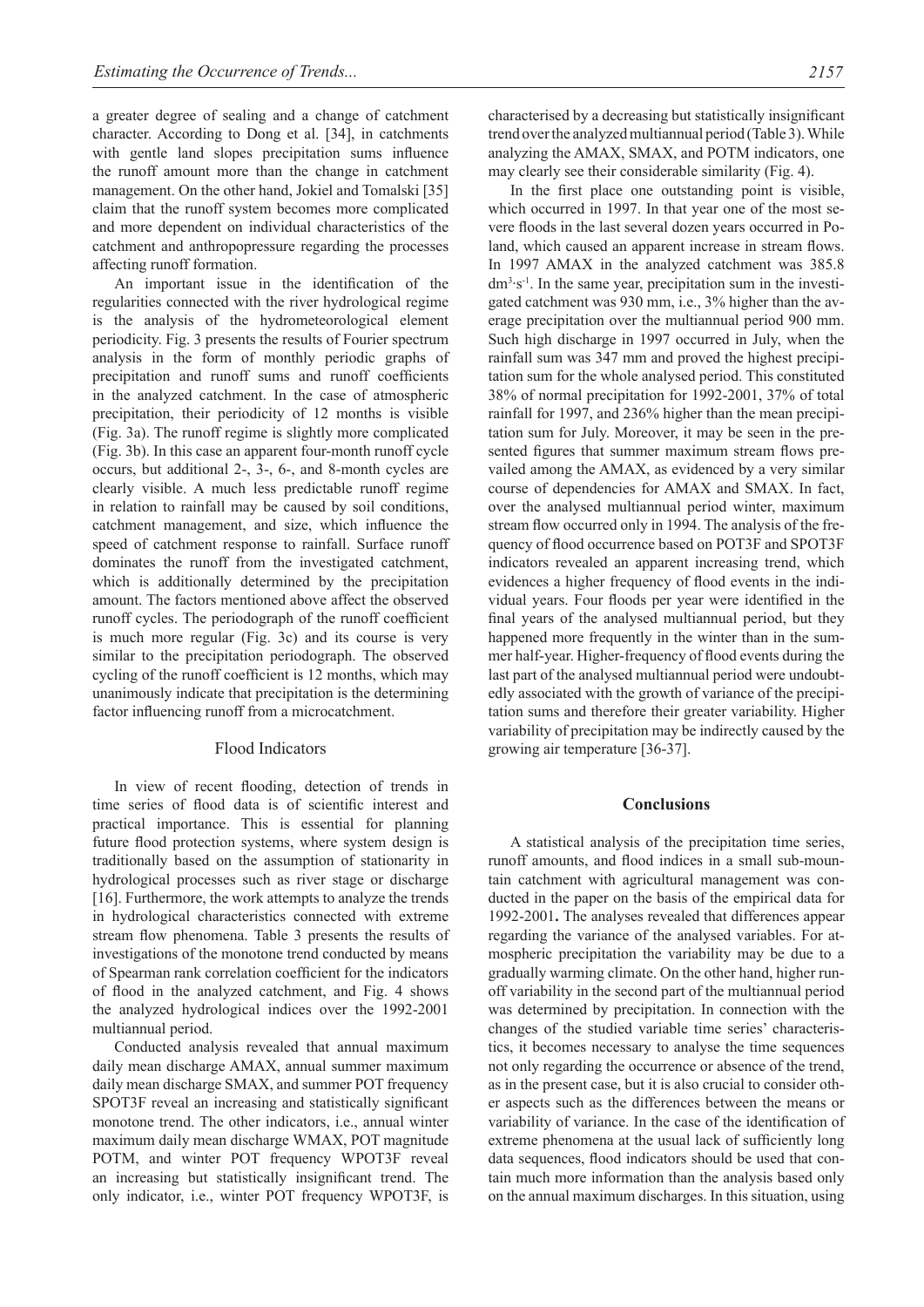the analysis based on the POT series seems helpful. In the investigated multiannual period a significant increase was demonstrated in the annual maximum stream flows and summer discharges, as well as in the frequency of flood events in the summer half-year. The observed regularities are typical for the mountain and sub-mountain catchments of a temperate climate, but they are also determined by catchment size.

## **References**

- 1. CHOWDHURY R.K., ESLAMIAN S. Climate change and hydrologic modelling. In: Eslamian S. [Eds]. Handbook of Hydrology. Modelling, Climate Change and Variability. CRC Press London, 71, **2014**.
- 2. HONG Y., LIU L., QIAO L., ADHIKARI P. Climate change and hydrological hazard. In: Eslamian S. [Eds] Handbook of Hydrology. Modelling, Climate Change and Variability. CRC Press London, 53, **2014**.
- 3. MUJERE N., ESLAMIAN S. Climate change impacts on hydrology and water resources. In: Eslamian S. [Eds]. Handbook of Hydrology. Modelling, Climate Change and Variability. CRC Press London, 113, **2014**.
- 4. GŁOSIŃSKA E., LECHOWSKI Ł. Changes in land cover and management of floodplains located in towns along the Oder river in the context of flood risk assesment. Pol. J. Environ. Stud. **23** (1), 73, **2014**.
- 5. KHALIQ M.N., OUARDA T.B.M.J., GACHON P. Identification of temporal trends in annual and seasonal low flows occurring in Canadian rivers: The effect of short- and long-term persistence. J. of Hydrology **369**, 183, **2009**.
- 6. KOWALIK T., WAŁĘGA A. Estimation of CN parameter for small agricultural watersheds using asymptotic functions. Water **7**, 939, **2015**.
- 7. AHMAD I., FAWAD M., MAHMOOD I. At-site flood frequency analysis of annual maximum stream flows in Pakistan using robust estimation methods. Pol. J. Environ. Stud. **24** (6), 2345, **2015**.
- 8. EICHNER J.E., KANTELHARD A., BUNDE A., HAVLIN S. Extreme value statistics in records with long-term persistence. Physical Reviev E. **73** (1), 016130-1-016130- 10, **2006**.
- 9. KANOWNIK W., KOWALIK T. Variability of water resources flowing away from small agricultural catchment. Pol. J. Environ. Stud. **19** (1), 65, **2010**.
- 10. SCHUMER R. Hydrologic modelling: Stochastic Processes. In: Eslamian S. [Eds]. Handbook of Hydrology. Modelling, Climate Change and Variability. CRC Press London, 375, **2014**.
- 11. PETROW T., MERZ B. Trends in flood magnitude, frequency and seasonality in Germany in the period 1951- 2002. J of Hydrology **371**, 129, **2009**.
- 12. TAO H., GEMMER M., BAI Y., SU B., MAO W. Trends of streamflow in the Tarim River Basin during the past 50 years: Human impact or climate change? J of Hydrology **400**, 1, **2011**.
- 13. VILLARINI G., SMITH J.A., SERINALDI F., NTELEKOS A.A. Analyses of seasonal and annual maximum daily discharge records for central Europe. J. of Hydrology **399**, 299, **2011**.
- 14. MUDELSEE M., BÖRNGEN M., TETZLAFF G., GRÜNEWALD U. Extreme floods in central Europe over the past 500 years: role of cyclone pathway zugstrasse Vb. Journal of Geophysical Research **109**, **2004**.
- 15. BIRSAN M.V., MOLNAR P., BURLANDO P., PFAUNDLER M. Stream flow trends in Switzerland. J. of Hydrology **314**, 312, **2005**.
- 16. KUNDZEWICZ Z.W., GRACZYK D., MAURER T., PIŃSKWA I., RADZIEJEWSKI M., SVENSSON C., SZWED M. Trend detection in river flow series: 1. Annual maximum flow. Hydrol. Sci. J. **50** (5), 797, **2005**.
- 17. BANASIK K., HEJDUK L. Variability in runoff from a small agricultural catchment – based on long term monitoring data. In: Prediction and Reduction of Diffuse Pollution, Solid Emission and Extreme Flows from Rural Areas – case study of small agricultural catchment (ed. by K. Banasik, L. Øygarden & L. Hejduk). SGGW Press, Warsaw – PL, 7, **2011**.
- 18. SHAO Q., WONG H., LI M., IP W.Ch. Streamflow forecasting using functional-coefficient time series model with periodic variation. J of Hydrology **368**, 88, **2009**.
- 19. HIPEL K.W., MC LEOD A.I. Time Series Modeling of Water Resources and Environmental Systems. Elsevier, Amsterdam, **1994**.
- 20. HAMED K.H. Enhancing the effectiveness of prewhitening in trend analysis of hydrologic data. J of Hydrology **368**, 143, **2009**.
- 21. HAMED K.H. Significance of statistical tests and persistence in hydrologic processes. In: Eslamian S. [Eds]. Handbook of Hydrology. Modelling, Climate Change and Variability. CRC Press London, 517, **2014**.
- 22. PAL I., AL-TABBAA A. Trends in seasonal precipitation extremes – An indicator of 'climate change' in Kerala, India. J of Hydrology **367**, 62, **2009**.
- 23. WAŁĘGA A., MŁYŃSKI D., KOKOSZKA R., MIERNIK W. Possibilities of Applying Hydrological Methods for Determining Environmental Flows in Select Catchments of the Upper Dunajec Basin. Pol. J. Environ. Studies **24** (6), 2663, **2015**.
- 24. BANASIK K., HEJDUK L. Long-term changes in Runoff from a Small Agricultural catchment. Soil and Water Research **7** (2), 64, **2012**.
- 25. KUNDZEWICZ Z.W., ROBSON A. Change detection in hydrological records – a review of the methodology. Hydrol. Sci. J. **49** (1), 7, **2004**.
- 26. SVENSSON C., HANNAFORD J., KUNDZEWICZ Z.W., MARSH T.J. Trends in river floods: why is there no clear signal in observations? In: Frontiers in Flood Research. IAHS **305**, 1, **2006**.
- 27. SVENSSON C., KUNDZEWICZ Z.W., MAURER T. Trend detection in river flow series: 2. Flood and low-flow index series. Hydrol. Sci. J. **50** (5), 811, **2005**.
- 28. KOWALIK T., KANOWNIK W., BOGDAŁ A., POLICHT-LATAWIEC A. The effect of the change in upland catchment use on forming surface water quality. Annual Set The Environment Protection **16**, 223, **2014** [In Polish].
- 29. OZGA-ZIELIŃSKA M., BRZEZIŃSKI J. 1997. Applied Hydrology. PWN Press, Warsaw, **1997** [In Polish].
- 30. WĘGLARCZYK S. Statistics in Environmental Engineering. Technical University in Krakow Press, Krakow, **2010** [In Polish].
- 31. WAŁĘGA A., MICHALEC B. Characteristics of Extreme Heavy Precipitation Events Occurring in the Area of Cracow (Poland). Soil and Water Research **9** (4), 182, **2014**.
- 32. OSTROWSKI K., BOGDAŁ A. An assessment of water resources flowing out of selected small agricultural catchments of Wadowice Plateau. Woda-Środowisko-Obszary Wiejskie **6** 2 (18), 281, **2006** [In Polish].
- 33. SZALIŃSKA W., OTOP I. Evaluation of spatio-temporal rainfall patterns with selected indicators for extreme event